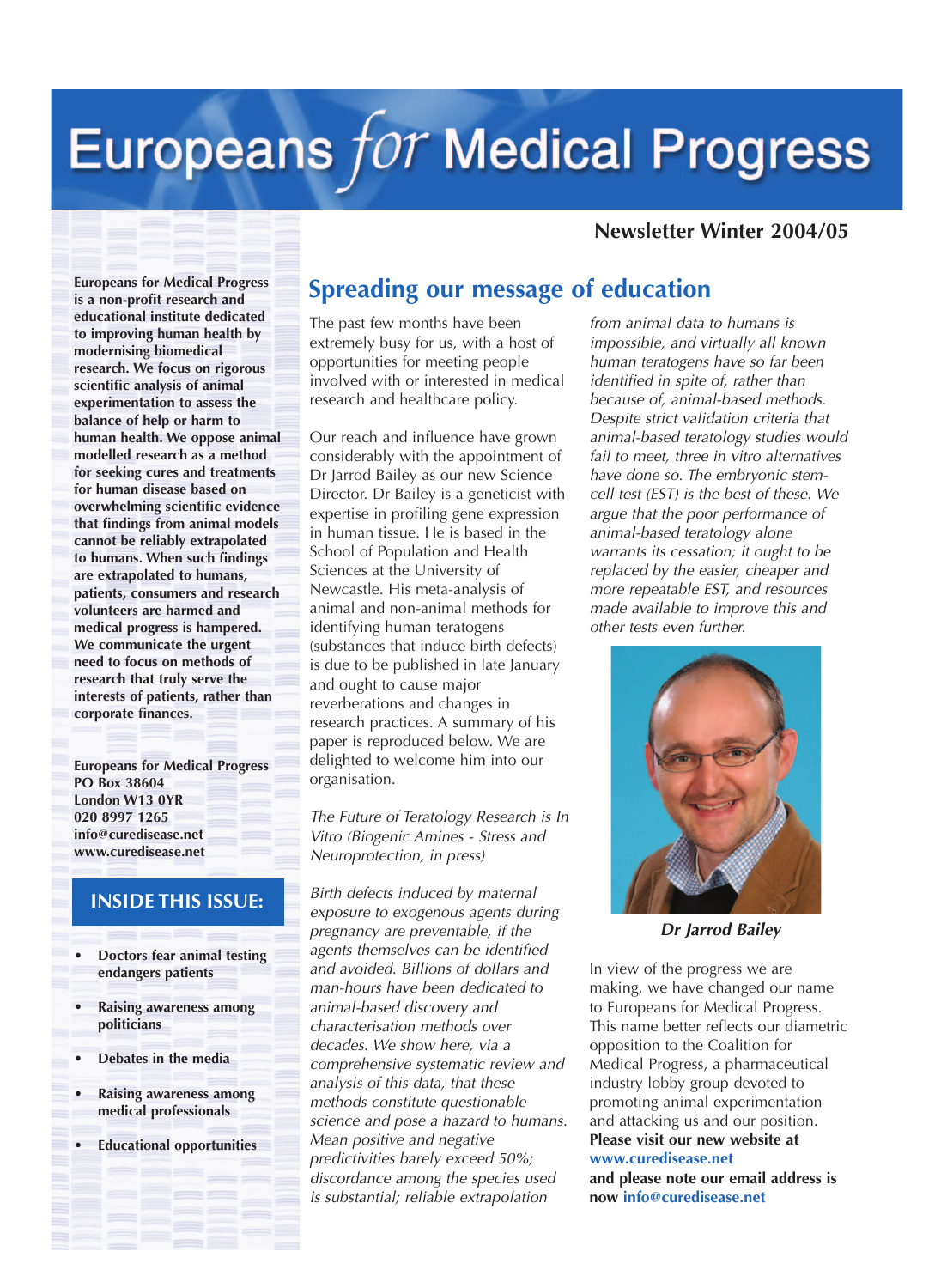# **Doctors fear animal testing endangers patients**

In August we commissioned a survey of 500 British GPs' attitudes towards animal testing and its consequences for human health. Pro-animal experimentation lobby groups such as the Coalition for Medical Progress claim that the medical profession is solidly in favour of animal experimentation, quoting a 1993 survey by the British Medical Association to support their case. That survey was sent to 800 GPs, of whom only 350 responded. CMP also frequently cites a 2001 survey of 1,000 members of the public, from which they can only derive support for their position by extreme massaging of the figures. The survey itself is currently the subject of an official complaint to the Market Research Society for breaching polling industry guidelines.

Our survey received 505 responses from GPs selected to ensure a representative geographic and demographic UK spread. Their answers reveal a staggering level of mistrust of animal experimentation amongst the medical profession and completely vindicate our well-founded suspicion that our concerns are very widely shared.

To the questions;

1) "Does it concern you that animal data can be misleading when applied to humans?" **82% answered yes, 8% no, 10% don't know**

2) "Today there are many sophisticated methods of testing drug safety, including pharmacogenetic studies using DNA chips, virtual human metabolic prediction programmes and micro-dosing studies where volunteers are monitored with PET and other scanners. Would you have more confidence in a battery of these human-based tests than in data from animal tests?" **51% answered yes, 21% no, 28% don't know,** and

3) "Would you support an independent scientific evaluation of the clinical relevance of animal experimentation?" **83% answered yes, 8% no and 10% don't know.**

Clearly, a silent majority of doctors today are aware that animal tests are not the safety net the public and the medical profession are frequently assured they are by the government and the pharmaceutical industry. As Norman Baker MP comments. "It is wrong to suggest, as the media does all too often, that the

scientific and medical community is all in favour of experiments on animals, and that they feel safe with extrapolating the results. They aren't, and they don't."

This extraordinary level of doubt about the safety of animal testing deserves to be taken very seriously. Indeed, we will ensure that it is both noted and acted upon. Mike Hancock MP has already launched an Early Day Motion (EDM) in parliament on our behalf, calling for the independent scientific evaluation mentioned in our survey. EDM 385 reads:

*"That this House expresses its concerns regarding the safeguarding of public health through data obtained from laboratory animals, particularly in light of large numbers of serious and fatal adverse drug reactions that were not predicted by animal studies; is surprised that the Government has not commissioned or evaluated any formal research on the efficacy of animal experiments, and has no plans to do so; and, in common with 83 per cent of general practitioners in a recent survey, calls upon the Government to facilitate an independent and transparent scientific evaluation of the use of animals as surrogate humans in drug safety testing and medical research."*

### **Action:**

Please write to your MP (House of Commons, Westminster, London SW1A 0AA - you can find their name at www.locata.co.uk/commons or 0207 219 4272) and ask them to sign EDM 385, which will make an important contribution towards safeguarding human health and safety. Always check to see if your MP has already signed; at

http://edm.ais.co.uk/weblink/html/motion.html/ref=385 or telephone us if you do not have internet access. Please do not contact an MP if they have already signed the EDM.

We will be taking action to achieve an independent scientific evaluation of animal experimentation and will contact supporters with further information in due course.

# **Raising awareness among politicians**

EMP's director, Kathy Archibald, participated in a fringe debate at the Liberal Democrat party conference in September. She and environment spokesperson Norman Baker MP opposed neurosurgeon Professor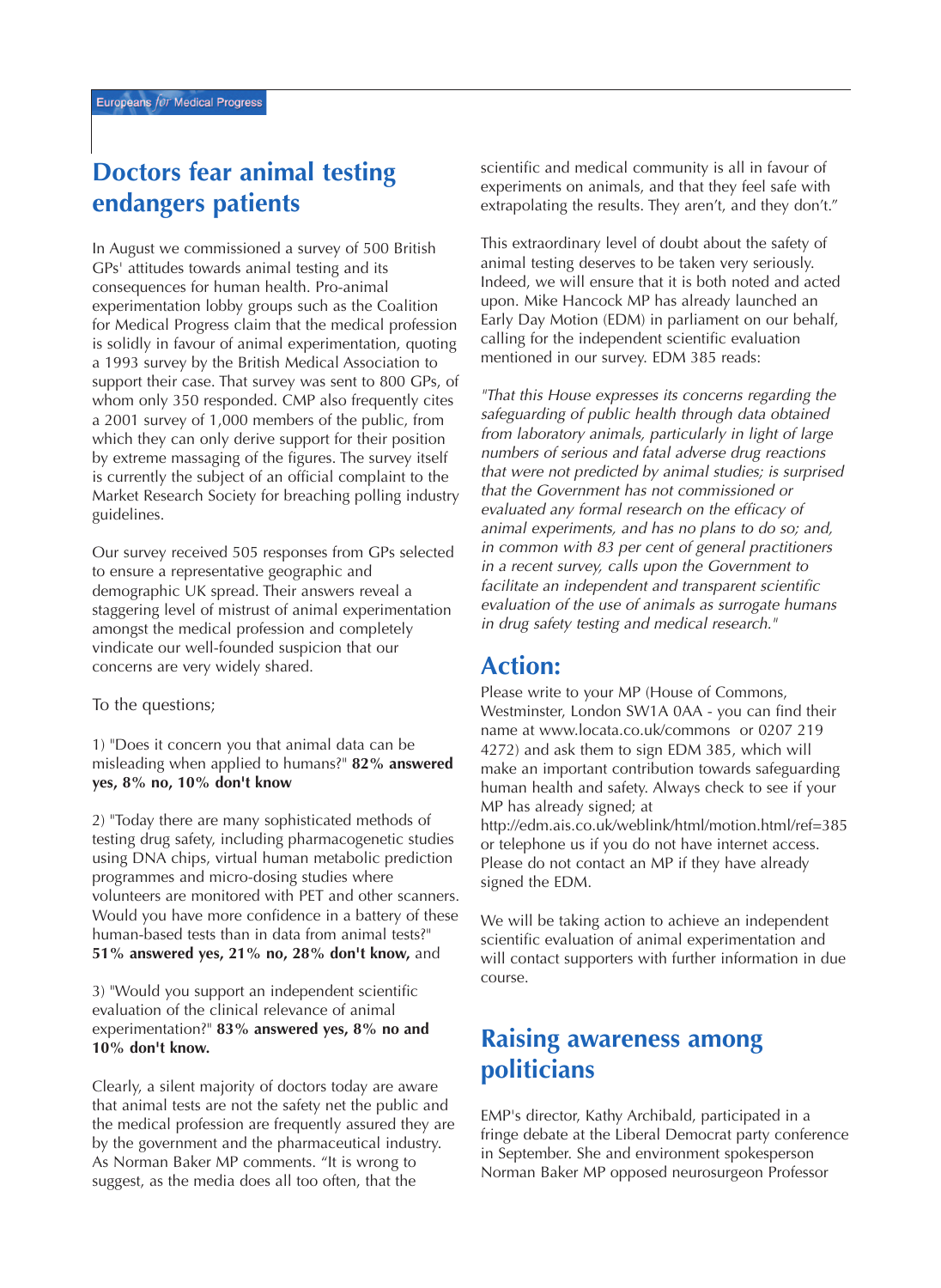Tipu Aziz and Dr Evan Harris MP, both of whom are very outspoken in favour of animal experimentation. The debate was chaired by Baroness Miller, the Lib Dem's environment spokesperson in the Lords. The audience was riveted and the lively exchange of questions could have gone on for hours!

In January, Dr Bailey will be addressing a meeting of the All Party Group for Animal Welfare in the House of Commons. Although our remit is human health and not animal welfare, our perspective is clearly pertinent to MPs with an interest in animal welfare. In February, EMP will be addressing a meeting of the European Parliament in Brussels on the subject of the new chemical testing proposals known as REACH. Green MEP Dr Caroline Lucas has been instrumental in setting up this meeting. EMP scientific consultant Professor Claude Reiss will be presenting data to show that while animal tests are completely inadequate for identifying toxic chemicals, DNA chips provide rapid and reliable indications of risk. EMP is working closely on this issue with two other scientific organisations in Europe: Equivita (www.equivita.it) and Antidote-Europe (www.antidote-Europe.org).

EMP submitted written evidence to the Health Select Committee's current inquiry into the influence of the pharmaceutical industry. This inquiry is hugely significant and will undoubtedly precipitate changes in the current systems that are supposed to protect consumers' health and safety. Recent high-profile failures in those systems include the Seroxat scandal and the Vioxx tragedy, in which thousands of people (as many as 55,000 according to a senior FDA official) died from heart attacks or strokes caused by the painkiller. The Seroxat scandal concerns revelations that SSRI anti-depressants are ineffective in children and can cause suicidal thoughts and dependence, all of which was known for many years by the manufacturers but was deliberately suppressed, without intervention from the regulatory agencies. Vioxx is the biggest drug recall in history and the most obvious failure in drug regulation since thalidomide. There are many other recent examples of blockbuster drugs being withdrawn or considered for withdrawal because of serious or fatal side-effects which have emerged only after mass-marketing. Dr Richard Horton, editor of The Lancet, describes this as a public health emergency.

Many experts have given evidence to the Committee showing that company profits are frequently favoured over public health. This inquiry is very timely, and the oral evidence sessions available at

www.publications.parliament.uk/pa/cm/cmhealth.htm make fascinating reading. If some good can be wrested from so much suffering, there must be major changes in drug development, testing, marketing and regulation, which must include replacing the hazardous practice of testing on animals.

# **Debates in the media**

Kathy Archibald debated with Professor Tipu Aziz on the Today programme (Radio 4) and with Dr Ian Gibson MP on The Politics Show in the eastern region. She was also interviewed on Radio Europe, Radio Oxford, Radio Hereford and Radio Scotland. Dr Bailey recorded two interviews for Passion for the Planet Radio (www.passionfortheplanet.com), which will be broadcast in the new year. Many of these debates were precipitated by the controversial new animal lab which Oxford University is seeking to build. This will, no doubt, afford more opportunities for debate in future and although the media is spectacularly onesided on this issue, it is gratifying that millions of people are hearing our perspective, even if only occasionally. We have, as ever, had many letters printed in national and local newspapers.

## **Raising awareness among medical professionals**

EMP attended a conference in London, hosted by the British Medical Journal and entitled "Making Healthcare Safer" - precisely our remit - as well as the annual conference of the National Institute for Clinical Excellence (NICE) in Birmingham. These were two of the most significant opportunities we have had for speaking to people who shape healthcare policy, implement it, or witness its effects. We were delighted by the level of interest in our organisation and by the overwhelming encouragement and support for what we are seeking to achieve.

We were very pleased to have a significant letter published in the Lancet (23rd October), which generated some new interest in and support for our organisation from GPs and others.

We were delighted to have been invited by Tony Benn to the Lord Mayor's lecture at St Thomas's Hospital, in order to raise the issue of the medical dangers of animal experimentation amongst the professionals working in association with the hospital.